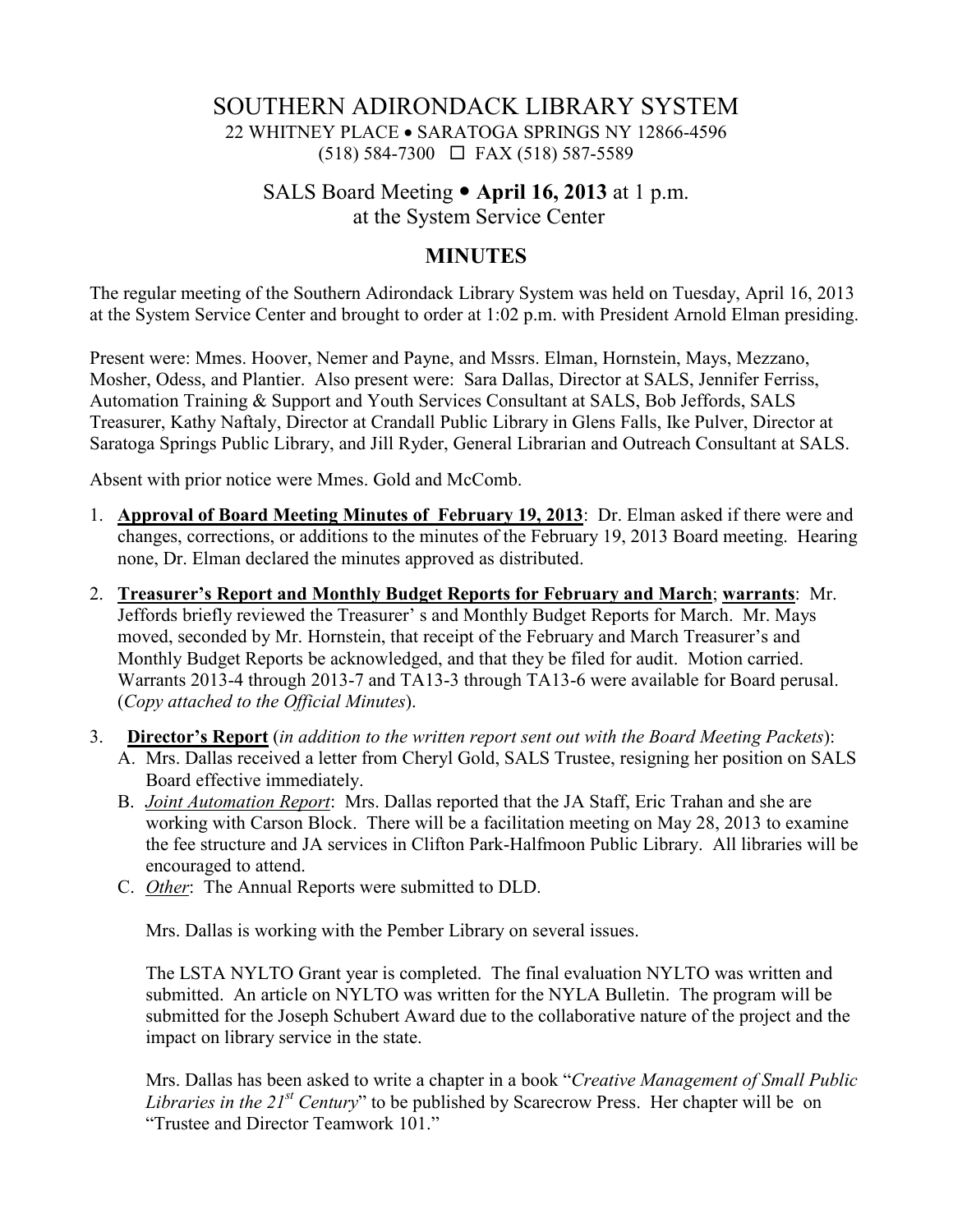Mrs. Dallas submitted a program for PLA, 2014 on the need for well written policies.

Mrs. Dallas reported on visiting libraries. She is working with the Easton Library on their new Plan of Service.

Mrs. Dallas attended Crandall Public Library's Board meeting and will present a workshop at Round Lake Library/Malta Branch on patron policy.

Mrs. Dallas noted that the Board will need to approve a new air conditioning unit.

Bill Rougier, SALS maintenance person, had surgery on April  $9<sup>th</sup>$ . He is now home from the hospital and doing well. A company has been hired to come in and clean twice a week in his absence.

#### 4. **Committee Reports**:

- A. *Audit & Finance*: The auditor reported no findings in the Audit Review. Copies are in your folders.
- B. *Building*: Mr. Mays reviewed the three proposals received for a new air conditioning unit for the older part of the building. The Building Committee's recommendation is the proposal from TBS for \$33,534. Motion carried.
- C. *Bylaws Committee*:
- D. *Central Library Aid and Services*: Mrs. Nemer announced that Kathy Naftaly has been named Director of the Crandall Public Library. The Board extended their congratulations to Mrs. Naftaly.
- E. *County Aid Coordinators*:
- F. *Library Services*: Mrs. Nemer explained that the committee reviewed the six programs submitted for the Library Program of the Year. The Committee recommends:
	- i) Town of Ballston Community Library (Burnt Hills) "Home Delivery Books." This program works on conjunction with the Saratoga County office for the Aging and the Town of Ballston. The Town of Ballston Town Hall is the distribution point for the Saratoga County Home Delivery Meals program for parts of Charlton and Ballston. A bag of books is delivered with the meals and returned when finished.
	- ii) Saratoga Springs Public Library "Sensory Storytime" and The Sunday Club." These two programs form an important part of the library's overall array of programs and services for young people on the autism spectrum and their families. Motion carried.
	-
- G. *Personnel*: The four nominations submitted for Library Trustee of the Year were reviewed, and the Committee recommends:
	- i) Town of Johnsburg Library---Larry Carr
	- ii) Saratoga Springs Public Library---Cheryl Gold Motion carried.
- H. *Trustee Nominating*: There is now an opening on SALS Board from Saratoga County due to the resignation of Cheryl Gold. Mrs. Dallas was instructed to send out a letter of interest to all Saratoga County Directors. The Board also needs to choose a Vice President for the 2013-2014 term as Mrs. Gold was also Vice President. Mr. Mays nominated Jordan Hornstein. Motion carried.